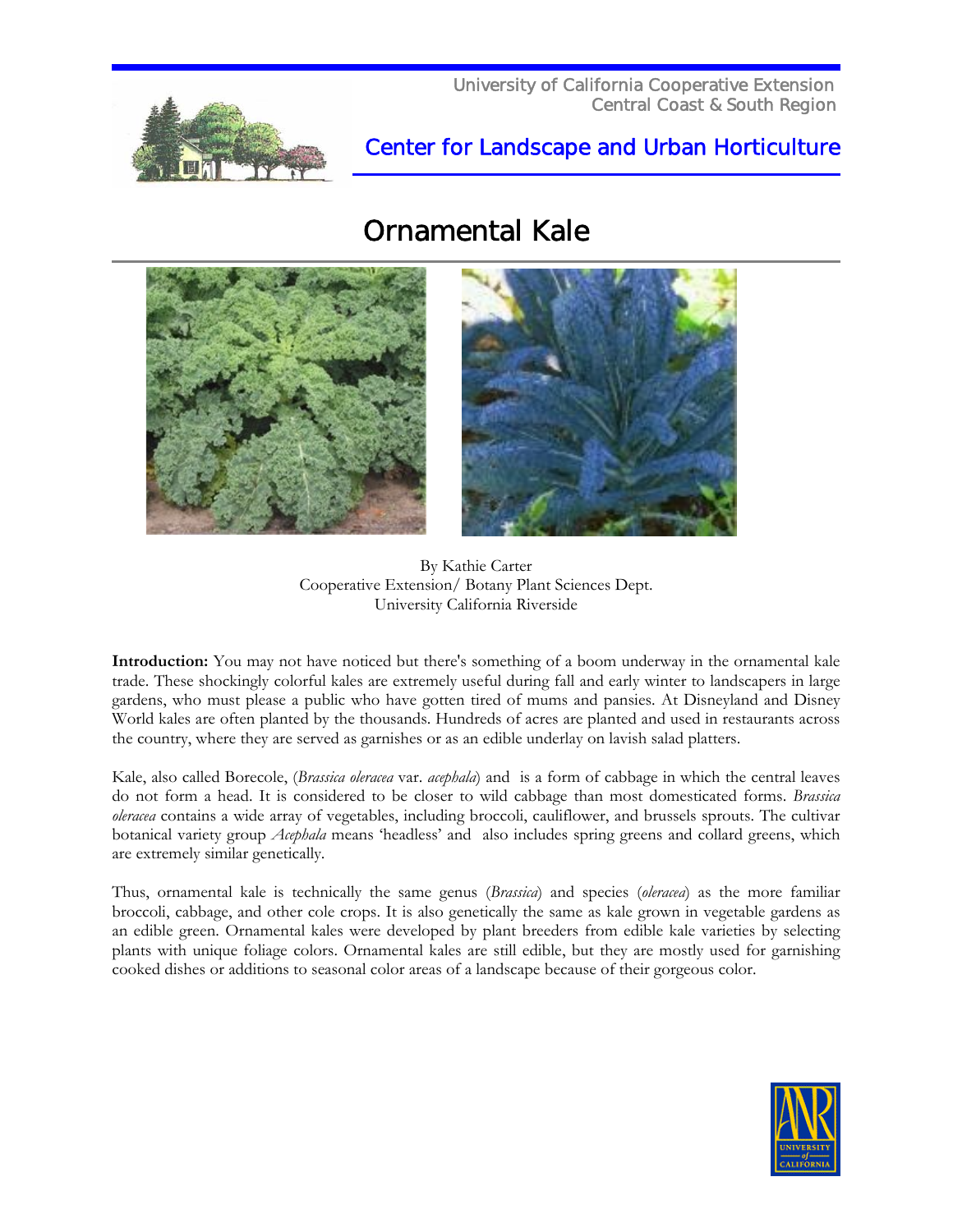

**Varieties:** The new varieties mostly come from Japan and are called leaf peonies. Uniformity in size, color and rate of growth of these ornamental bedding plants is a distinct plus for both gardeners and commercial landscape maintenance companies.

There are three distinct leaf types: crinkle-edged; feather-leaved; and round-leaved', which looks something like a collard or cabbage and may even be listed as "ornamental cabbage." Each kind comes with centers of red, pink or creamy white. The usual practice is to plant at least two types for contrast.

**History:** Kale is native to the eastern Mediterranean or to Asia Minor. It was present in 100 AD when the Greeks used them in their cooking along with the Romans and the early Christians. It is difficult to tell where kale originated as the plants were used widely and distributed by trade and barbarians.

Many people cook and eat kale, which contains beta-carotene, calcium, and vitamin C. The leaves can be blanched, steamed, stir fried, or added to soup. Roots of the plant are poisonous.

Ornamental kale is considered an annual, but botanically it is a biennial, meaning its life cycle occurs over two years. The first year it produces vegetative (leafy) growth, and the second year it produces reproductive growth (flowers). Gardeners value it for its vegetative rather than reproductive growth, so practically speaking it is treated as an annual in the garden, being replanted each year.

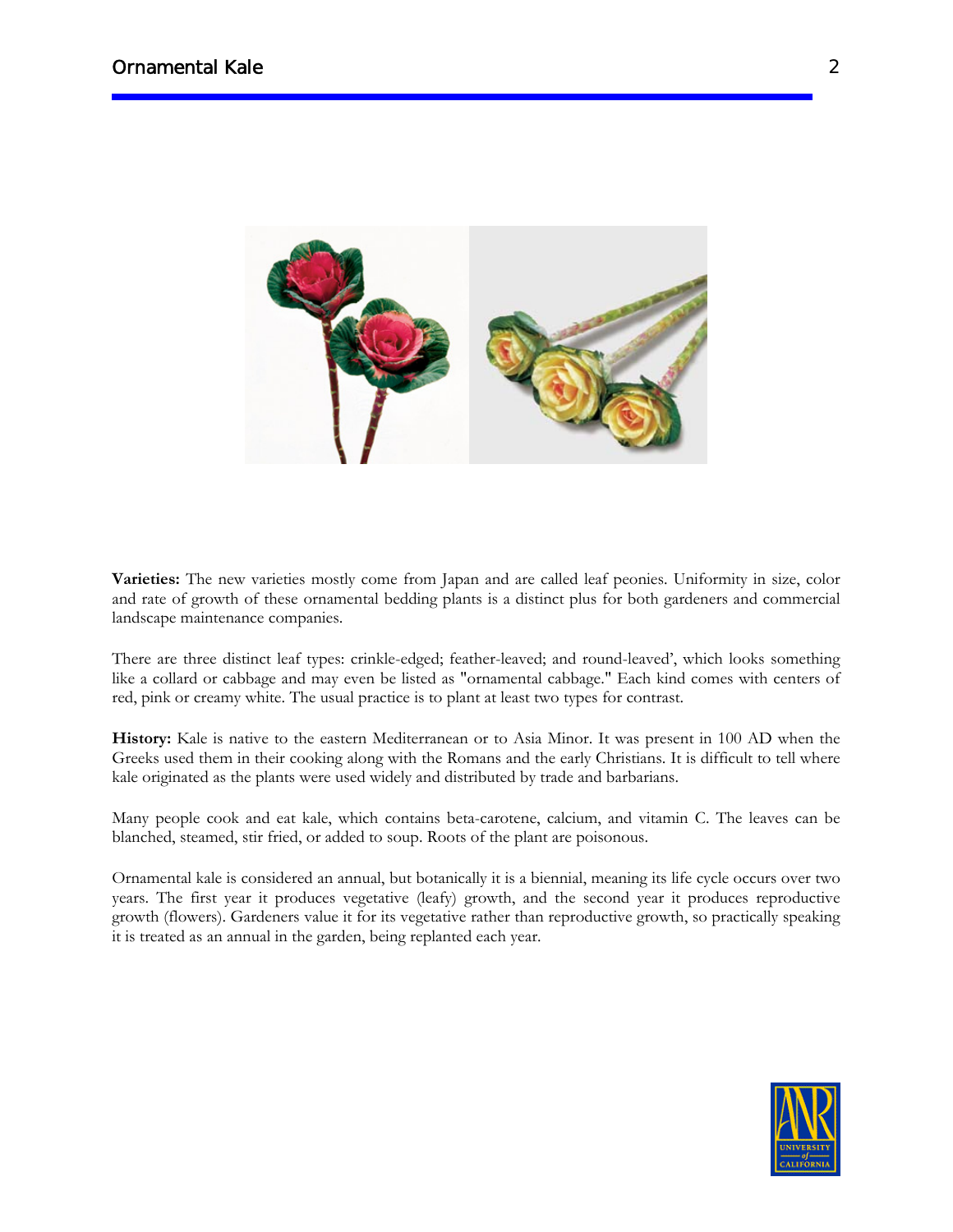

**General Care:** To grow any of the ornamental kales to perfection, timing needs to be precise. Coloration doesn't begin until night temperatures regularly drop below 60° F, and full coloration takes three to four weeks. The plants need to be almost full grown when coloring time arrives.

When growing plant form seed plan on growing the kales in containers for at least two months prior to transplanting them in the landscape. Plant seed 75 days before the onset of cool nights. Germination occurs in about 10 days at 70° F. Space the plants very closely together, about five or six inches apart. This keeps the heads small and forces elongated stems. Remove the lower leaves when the plants are six inches tall. You may have to do this several times until they color up. When plants get 10 inches tall, support them with a stake.

**Landscape use and Planting:** Kale is used as bedding plants for color and landscape contrast. They can be planted in between other plants for a change in the landscape. Kale performs best when set out in full sun in early October through November, and planted 10 to 12 inches apart. Flowering starts in late fall and continues through winter as long as daytime air temperatures stay above 40° F and seldom reach 80° F.

The thought of fall annuals usually conjures up images of mums and perhaps pansies. Another often overlooked option is ornamental kale. Unlike most annuals planted in the garden through the growing season, ornamental kale thrives in cold weather. When the plants are acclimatized to the cold, they can withstand temperatures as low as five degrees Fahrenheit. Cold nights in October and November will actually intensify the typical blue-green outer leaves and brightly colored inner rosette typical of ornamental kale. These bright colors range from white, to pink, purple and even red.